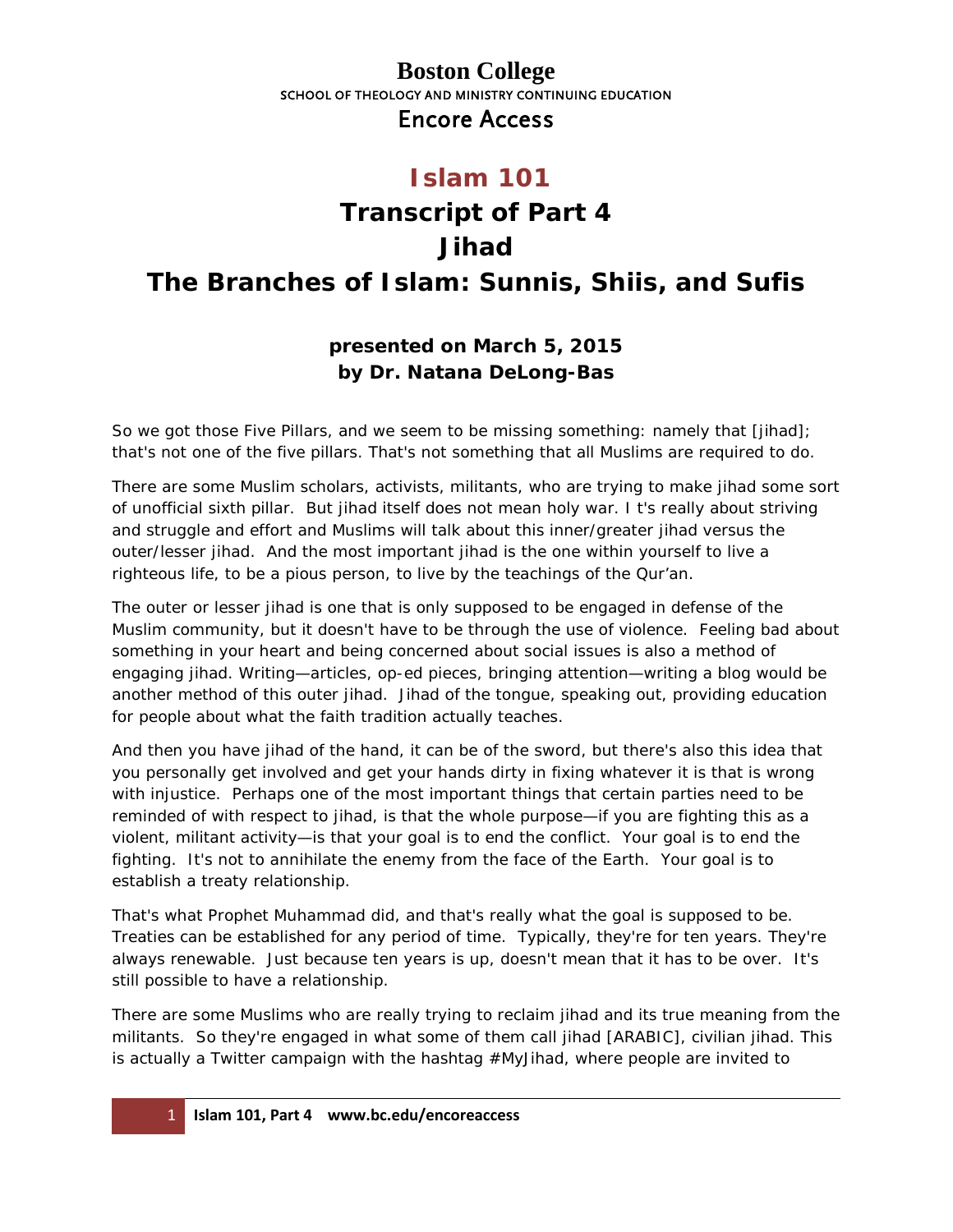# Boston College

explain what they understand their personal striving or effort to be, and what they're trying to do to make the world a better place.

We hear a lot in the news about Sunnis and Shiis and occasionally, about Sufis. I'll give you a very broad definition of what the differences are. Muhammad was a human being. Human beings die, and when he died, that left the community in a real quandary: who was going to lead the community after his death and in what capacity? He was supposed to be the last of the prophets.

And so the majority, the Sunnis, decided that the appropriate model would be to choose a successor called a caliphate. And this person's job was to serve as a political leader. This person was not necessarily a hereditary descendant of Muhammad—one of them was, the fourth caliph, but the first three were not. The job of the caliph was to serve as this political leader. He was expected to continue to engage in consultation with the community and to lead the community forward.

Sunnis refer to the first four caliphs as the Rightly Guided Caliphs. These were people who had been Muhammad's close companions, and therefore it was felt that they were the people who could best answer WWMD, *What would Muhammad do?*, because they knew him and they had spent time with him. So they had a certain level of knowledge and interaction with him that was unique to that time period.

After that last caliph, unfortunately you moved to a different generation that heard other people's memories but didn't have those memories personally. And I should mention that being a caliph was kind of a dangerous job because three of them got assassinated. So there were issues and concerns about the appropriate leadership in the aftermath.

Shiis, on the other hand—and they constitute the minority. Sorry, this map is a little bit fuzzy, but I wanted to give you an idea of what the percentages of Sunnis and Shiis look like. Shiis believe that the appropriate leader for the community had to be a male descendant of the prophet. And the reason for that was belief that Muhammad passed on special knowledge and ability for interpreting the Qur'an to his male descendants.

It got a little cagey in the early days, because Muhammad did not have any sons who survived infancy; he had a couple who died as babies. And so the imamate passed to his cousin, his male cousin, who was his closest male relative who also happened to be his sonin-law because he was married to his daughter, Fatima. Happily, they had two sons, Hasan and Husayn. And so you had direct male descendants after that point.

May sound odd to us to think about first cousin marriage, that does remain the norm in some places in the Middle East, and the Gulf countries in particular, which are also working to address the reality that they also have the highest level of genetic disorders in the world because of that marriage pattern.

Shiis ran into a bit of a problem with the imams because the branches divided depending on how many they recognized. Some recognized five, some recognized seven, some recognized 12. Regardless of the number, at some point there was no longer an imam on Earth.